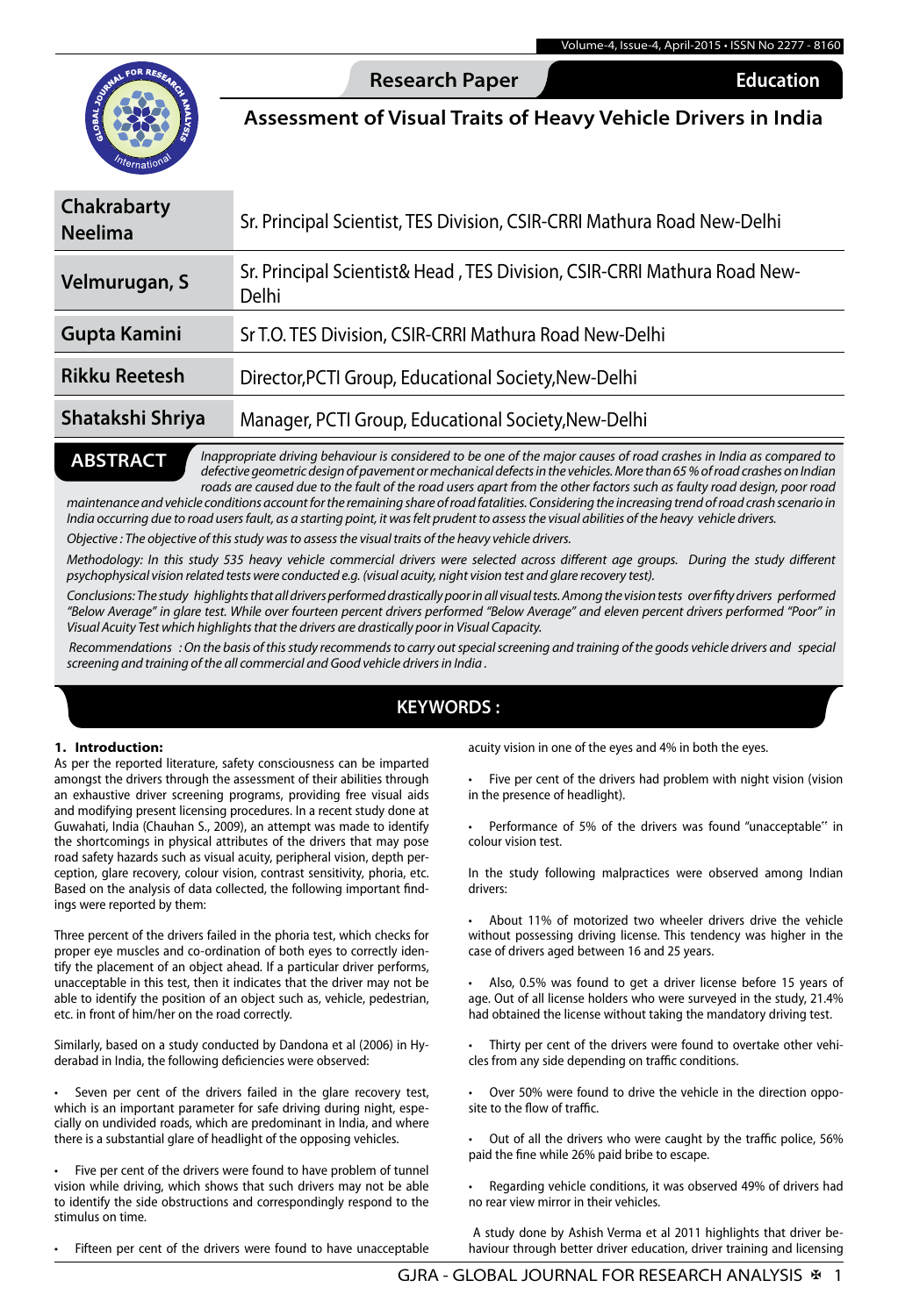procedures along with good on-road enforcement can be improved. The gamut of these researches helped to create the background of the present study under different Indian conditions.

#### **2. Objective of the Study**

The objective of this study was to assess the visual traits of the heavy vehicle drivers.

#### **3. Methodology:**

In this study 535 heavy vehicle commercial drivers were selected across different age groups. During the study different psychophysical vision related tests were conducted e.g. (visual acuity, night vision test and glare recovery test).

#### **3.1. Tools**

**3.1.1. Porto Clinic**: This is a portable apparatus for testing the visual acuity of the drivers; colour blindness, depth perception, horizontal field test and phoria (refer Figure 1). In this test, the subjects have to read the Snellen chart letters or similar numbers followed by the conduct of Ishihara colour blindness test wherein the subject has to identify the numbers inside the chart without any time limits in place. Based on the understanding capability of the above chart, the comfort levels of the drivers were assessed.

**3.1.2.Porto Glare**: This apparatus was used for testing the tolerance level exhibited by the drivers towards the oncoming glare from the vehicle headlights which is basically referred as glare test. This test measures the vision capacity of the drivers during nighttimes.



**Figure 1: Instrumentation Deployed for Porto Clinic and Porto Glare Test**

#### **3.2. Visual Acuity Test**

The drivers from the sample population were randomly selected for the vision related tests. Visual acuity refers to spatial resolution or the measure of one's vision with respect to clarity, sharpness, or sight ability. In the present study the 57.14% drivers of below 30 age groups were having 6/6 i.e. very good visual acuity, vs. 27.85% drivers of above 30 years age group; from below 30 years only 14.28% required retesting for visual acuity while 27.8% required of above 30 years required "Retesting" and 5.70 % of above 30 years age group failed in the test.

#### **Table-1: Test of Visual Acuity**

| Age                | No. of<br><b>Drivers</b> | 6/6 | $\%$   | $6/9$ $\frac{9}{6}$ |          | $Re$ Test $\frac{1}{6}$ |          | Fail           | $\frac{0}{0}$ |
|--------------------|--------------------------|-----|--------|---------------------|----------|-------------------------|----------|----------------|---------------|
| <b>Below 30 21</b> |                          | 12  | 157.14 | 16                  | 28.57    | $\overline{3}$          | 14.28571 | $\overline{0}$ | 0.00          |
| Above 30   79      |                          | 22  | 27.85  |                     | 26 32.91 | 22                      | 27.8481  | 9              | 11.39         |
| <b>Overall</b>     | 100                      | 34  | 42.50  | l 32                | 30.74    | 25                      | 121.07   | 9              | 5.70          |

Thus this study revealed that the compulsory vision screening is required for all the drivers whenever they go for license renewal or for any new licence applicant who are especially above 30 years of age.

#### **3.3. Test for the Night Vision**

Night vision is the ability to see in low light conditions. In the present study, the drivers were randomly selected for the Night Vision test. The analysis of data highlighted that 'Long Distance Route' drivers of above 30 years age group were more affected due to low illumination as 34.21% of them performed "Below Average" as against 2.44% of 'Short Distance Route' drivers of the same group. The study further revealed that only 30.26% of Long Distance Route drivers performed "Good" in the test as against 66% of the drivers of Short Routes. Thus

this study emphasizes the urgent requirement of special screening and training facilities for the Long Distance Route drivers (Refer Photo 2).



**Figure 2: Night Vision Test Being Administered On the Subjects** 

#### **3.4. Test for the Glare Recovery**

Glare can be defined as the contrast lowering effect of stray light in a visual scene. Glare forms a veil of luminance which reduces the contrast and thus the visibility of a target is decreased. High beam of head-light of an on-coming vehicle has blinding effect and decreases the visibility drastically (Table 2).

| Score<br>Obtained<br>(In Secs.) |                | <b>Long Distance Route</b><br><b>Drivers</b> |        |               |      | <b>Short Distance City</b><br><b>Drivers</b> |        |       | <b>Remarks</b>          |
|---------------------------------|----------------|----------------------------------------------|--------|---------------|------|----------------------------------------------|--------|-------|-------------------------|
|                                 | Age (in Years) |                                              |        |               |      |                                              |        |       |                         |
|                                 | ><br>30        | $\frac{9}{6}$                                | $<$ 30 | $\frac{0}{0}$ | > 30 | $\%$                                         | $<$ 30 | $\%$  |                         |
| >1.0                            |                |                                              |        |               |      |                                              |        |       | Outstanding             |
| 1.1 to 1.5                      |                |                                              |        |               |      |                                              | 1.00   | 2.44  | Excellent               |
| 1.6 to 2.0                      |                |                                              |        |               | 1.00 | 11.11                                        | 1.00   | 2.44  | Very Good               |
| 2.1 to 2.5                      |                |                                              |        |               | 2.00 | 22.22                                        | 10.00  | 24.39 | Good                    |
| $2.6 \text{ to } 3.0$           | 3.00           | 25.00                                        |        |               | 1.00 | 11.11                                        | 8.00   | 19.51 | Reasonably<br>Good      |
| 3.1 to 3.5                      |                |                                              | 4.00   | 10.53         | 2.00 | 22.22                                        | 13.00  | 31.71 | Satisfactory            |
| $3.6 \text{ to } 4.0$           |                |                                              | 5.00   | 13.16         | 2.00 | 22.22                                        | 2.00   | 4.88  | Above<br>Average        |
| 4.1 to 4.5                      | 3.00           | 25.00                                        | 7.00   | 18.42         |      | 0.00                                         | 2.00   | 4.88  | Average                 |
| 4.6 to 8.8                      | 6.00           | 50.00                                        | 18.00  | 47.37         | 1.00 | 11.11                                        | 4.00   | 9.76  | <b>Below</b><br>Average |
| < 8.0                           |                |                                              | 4.00   | 10.53         |      |                                              |        |       | Poor                    |

**Table 2: Classification of Subjects based on the Score Obtained during the Glare Test**

The data revealed that the 'Long Distance Route' drivers of above 30 years age group were more affected due to low illumination as 10% of them secured a ranking of "Poor" as against none of the subjects (of the same age group) falling under 'Short Distance Route' were affected. The study further highlighted that only 'Short Distance Route' subjects from the present sample size performed better than the 'Long Route' drivers .

#### **4. Conclusion**

Based on the findings of this limited study, it is emphasized that it is worthwhile to carry out special screening and training of the drivers. The study further analysed the performance differences i.e. "Short distance" commuting drivers performed better than "Long distance " commuting drivers. This may be due to fatigue and mental workloads etc.

#### **5. Recommendations :**

This study strongly recommends to carry out special screening and training facilities for the heavy vehicle drivers in India.